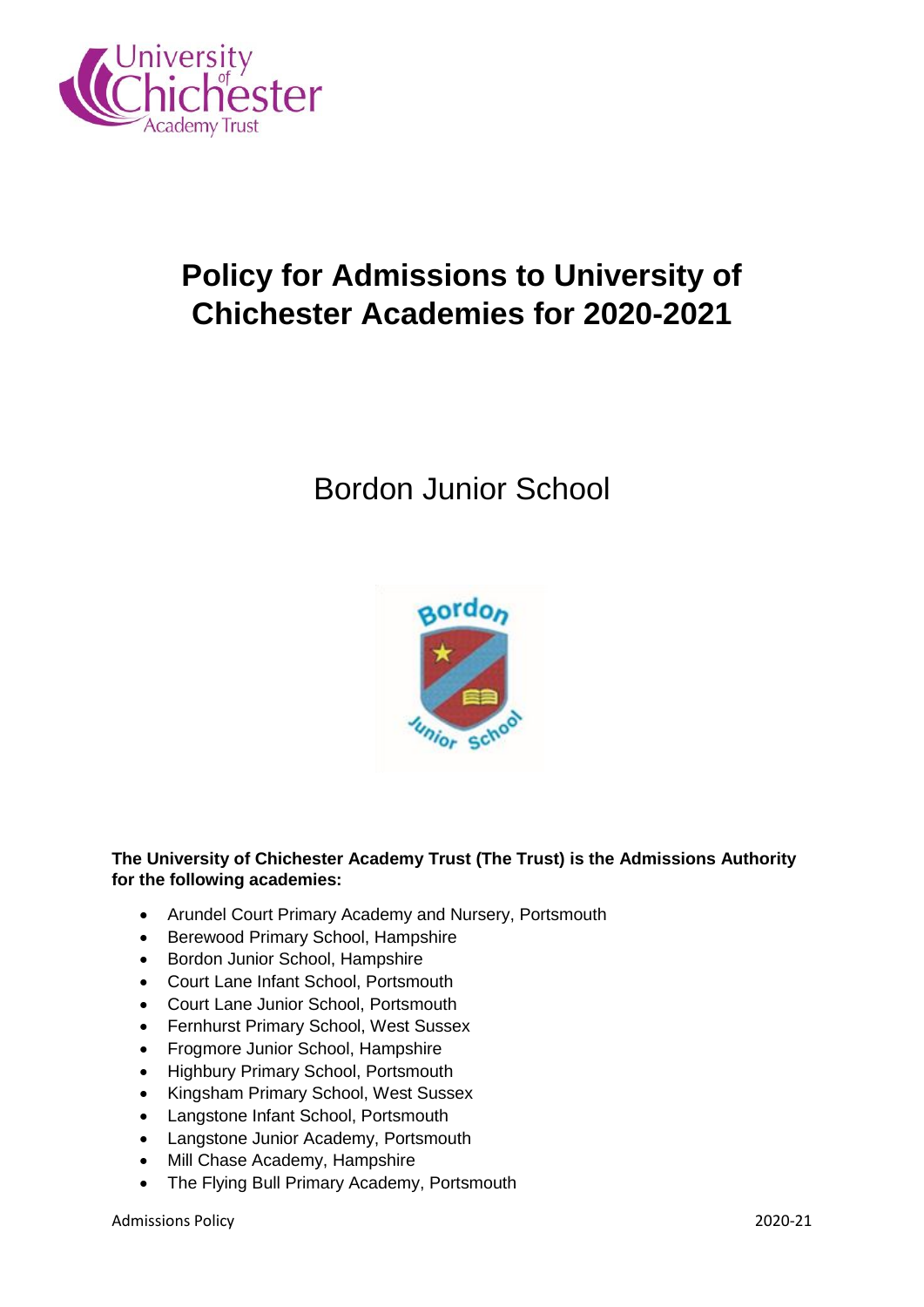**Our vision is for all young people to be inspired by an excellent education that raises their aspirations and enriches their lives. Our mission is to create a vibrant, inclusive and aspirational family of academies, transforming life chances for pupils through excellent teaching and learning. In order to uphold this, we seek to give priority in admissions arrangements which result in our academies being representative of their local communities and that groups that most need access to a high quality education are most likely to gain a place, where this is allowed within the Code. This includes children with special needs, looked after, children of service personnel and families facing disadvantage. In order to ensure the highest quality education we encourage the children of our staff to attend our academies.** 

The Trust will comply with all relevant provisions of the statutory codes of practice (the School Admissions Code and the School Admission Appeals Code) as they apply at any given time to maintained schools and with the law on admissions as it applies to maintained schools. Reference in the codes to admission authorities shall be deemed to be references to the governing body of the Trust. In particular, the Trust will take part in forums set up by the local authorities (LAs) in which its academies are located, to discuss admissions and have regard to their advice and will participate in the co-ordinated admission arrangements operated by Hampshire County Council, West Sussex County Council and Portsmouth City Council.

## **Number of Admissions**

| Arundel Court Primary Academy and          | 75  |
|--------------------------------------------|-----|
| Nursery, Portsmouth                        |     |
| Berewood Primary School, Hampshire         | 45  |
| Bordon Junior School, Hampshire            | 60  |
| Court Lane Infant School, Portsmouth       | 120 |
| Court Lane Junior School, Portsmouth       | 120 |
| Fernhurst Primary School, West Sussex      | 30  |
| Frogmore Junior School, Hampshire          | 67  |
| <b>Highbury Primary School, Portsmouth</b> | 60  |
| Kingsham Primary School, West Sussex       | 45  |
| Langstone Infant School, Portsmouth        | 90  |
| Langstone Junior Academy, Portsmouth       | 90  |
| Mill Chase Academy, Hampshire              | 150 |
| The Flying Bull Primary Academy,           | 60  |
| Portsmouth                                 |     |

## **The published admissions number (PAN) for entry to our academies in the following year groups from September 2020 is:**

## **Admissions Arrangements**

#### **Over-subscription criteria**

The following oversubscription criteria will be used to allocate places should there be more demand than places available as set out in an academy's published admission number (PAN). Any children with Education, Health and Care Plans that name an academy must be allocated a place even before the over-subscription criteria are applied.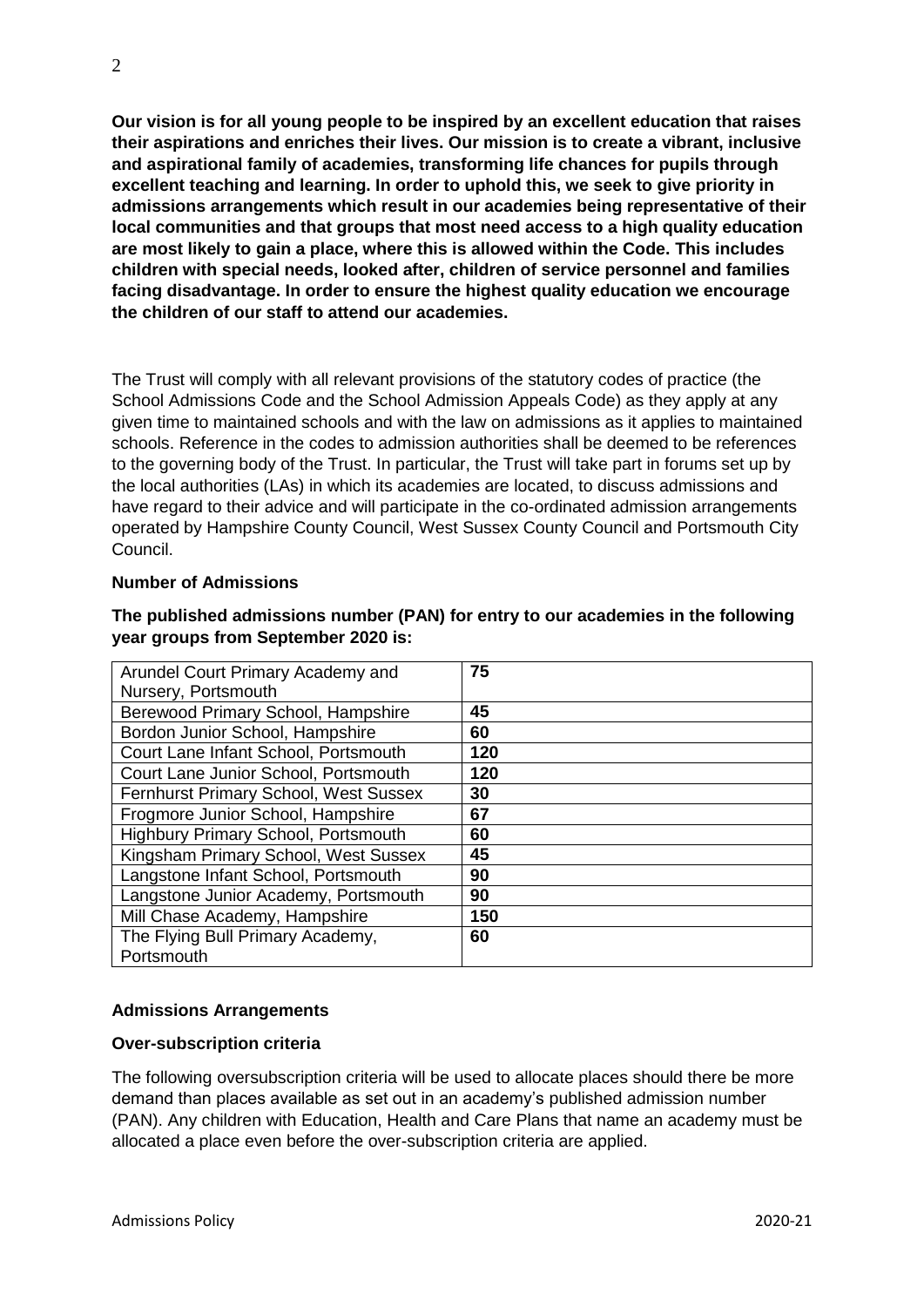## **1. Children looked after or previously looked after by a local authority**

Children who are looked after by a local authority (i.e. in their care or provided with accommodation by the authority for a continuous period of more than 24 hours). Children who were previously looked after but immediately following being looked after became subject to an adoption order, residence or special guardianship order. Please see additional information.

## **2. Children or families with significant, physical, psychological or social need.**

Evidence must be attached with the application. Applications under this criterion must be supported by written evidence from an appropriate professional involved stating clearly why the preferred school is the most appropriate for the child and reasons why other schools in the local authority are inappropriate (see additional information).

## **3. Children of staff employed at the school**

Children of a member of staff who has been employed at the school for two or more years at the time at which the application is made and/or the member of staff is recruited to fill a vacant post for which there is a demonstrable skill shortage (see additional information).

## **4. Children with a sibling in the school**

Children who have a brother or sister (living within the same household) already on roll and who will still be attending the school or a linked school (see table below) the following academic year.

This does include step-brothers/step-sisters/foster brothers/sisters living within the same household or children whose parents are married or cohabiting and live together within the same household (see additional information).

## **5. Catchment Area**

Children living within the school's designated catchment area. If the school cannot admit all applications from the catchment area, priorities 6(i) to 6 (iii), will be used to allocate places.

## **6. Out of Catchment Area**

Children living outside the school's catchment area in the following priority order:

i) children attending, at the time of application, a named linked school (see table below)

ii) Children eligible for the service premium at the time of application to the school.

Note - service premium is paid to eligible children of armed services personnel under S14 of the Education Act 2002

iii) Children who live closest to the school, based on the shortest distance from home to school, measured 'as the crow flies'. (This distance will be used where necessary to prioritise applications- see additional information).

Should there be two or more identical distances requiring prioritisation, this will be done by casting lots (see additional information).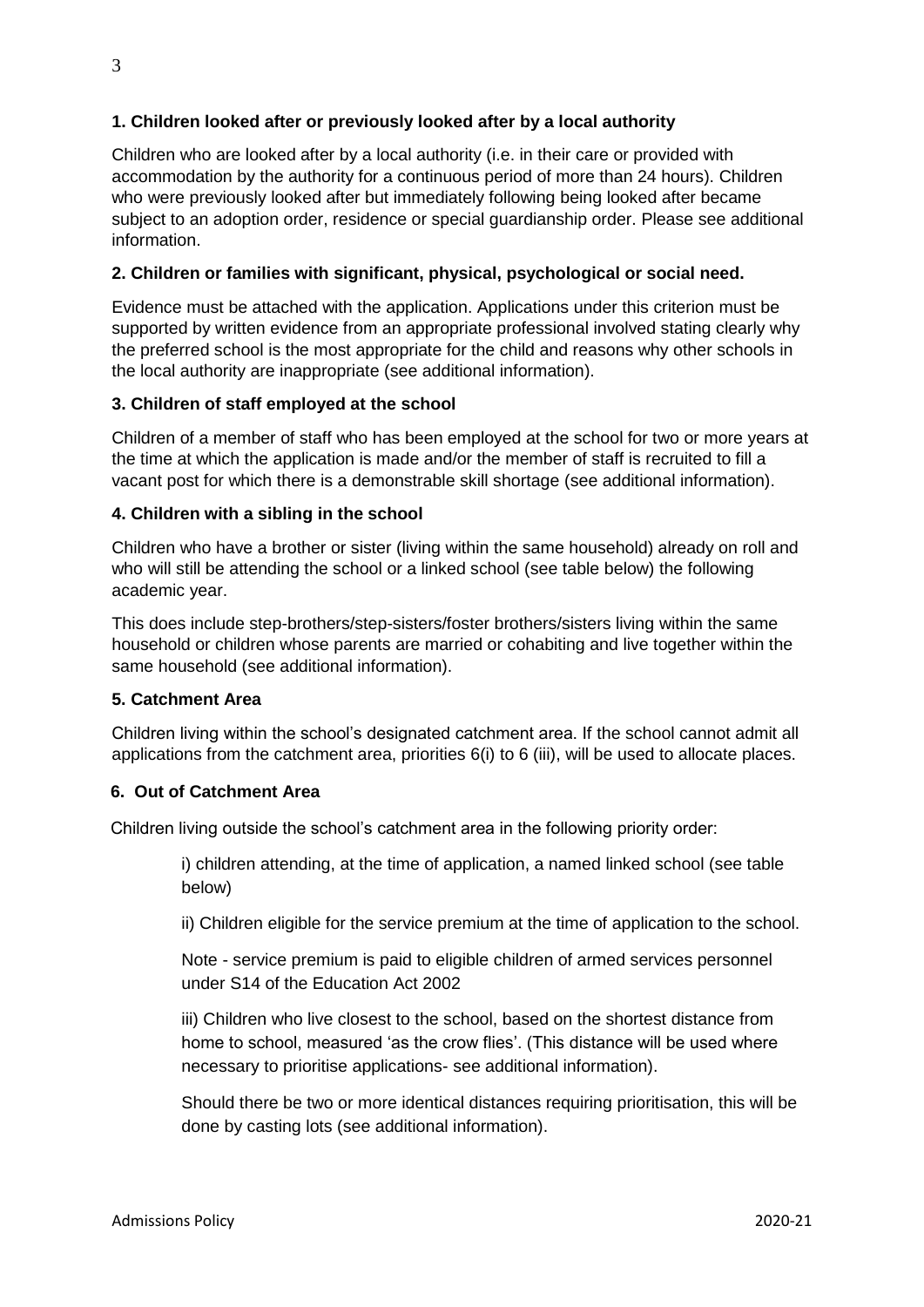Should the academy be oversubscribed from within any of the criteria 6(i) to 6 (iii) above, then any additional criteria as given in  $6(i)$  to 6 (iii) will be used to prioritise applications within these categories.

## **Displaced Sibling**

Where the LA is unable to meet a parental preference in relation to a catchment school, the LA will have to allocate a place at a lower preference school or even allocate the next nearest school with places available. Parents may prefer to then try and get a place for another sibling at the same school. In such instances, this school could then be treated as the catchment school for subsequent sibling applications. Parents would have to notify the LA on application that they consider this exception applies. If the application was for the actual catchment school this criterion would still be applied.

#### **Pupils with a statement of special educational needs or statutory education, health and care plan**

The Admissions code states *"all children whose statement of special educational need (SEN) or Education Health and Care (EHC) plan names the school must be admitted".* These children will have priority for admission over and above all other admission applications and will be included in the admissions allocation process.

#### **Linked schools**

The following schools are linked:

| School being applied for:       | Linked school:                              |
|---------------------------------|---------------------------------------------|
| <b>Bordon Junior School</b>     | <b>Bordon Infant School</b>                 |
| Frogmore Junior School          | Frogmore Infant School                      |
| <b>Court Lane Junior School</b> | <b>Court Lane Infant School</b>             |
| Langstone Junior Academy        | Langstone Infant School                     |
| Mill Chase Academy              | Bordon Junior School, Bordon                |
|                                 | St Matthew's Church Of England (Aided)      |
|                                 | Primary School Blackmoor,                   |
|                                 | Woodlea Primary School,                     |
|                                 | The Holme Church of England (Controlled)    |
|                                 | Primary School,                             |
|                                 | <b>Weyford Nursery &amp; Primary School</b> |

#### **Additional Information**

#### **Looked after children**

These are defined as children who are looked after by a local authority, i.e. in their care or provided with accommodation by the authority for a continuous period of more than 24 hours.

Children who were previously looked after, but ceased to be so because they were adopted or subject to a residence or special guardianship order<sup>1</sup>. A copy of the relevant court order will be required.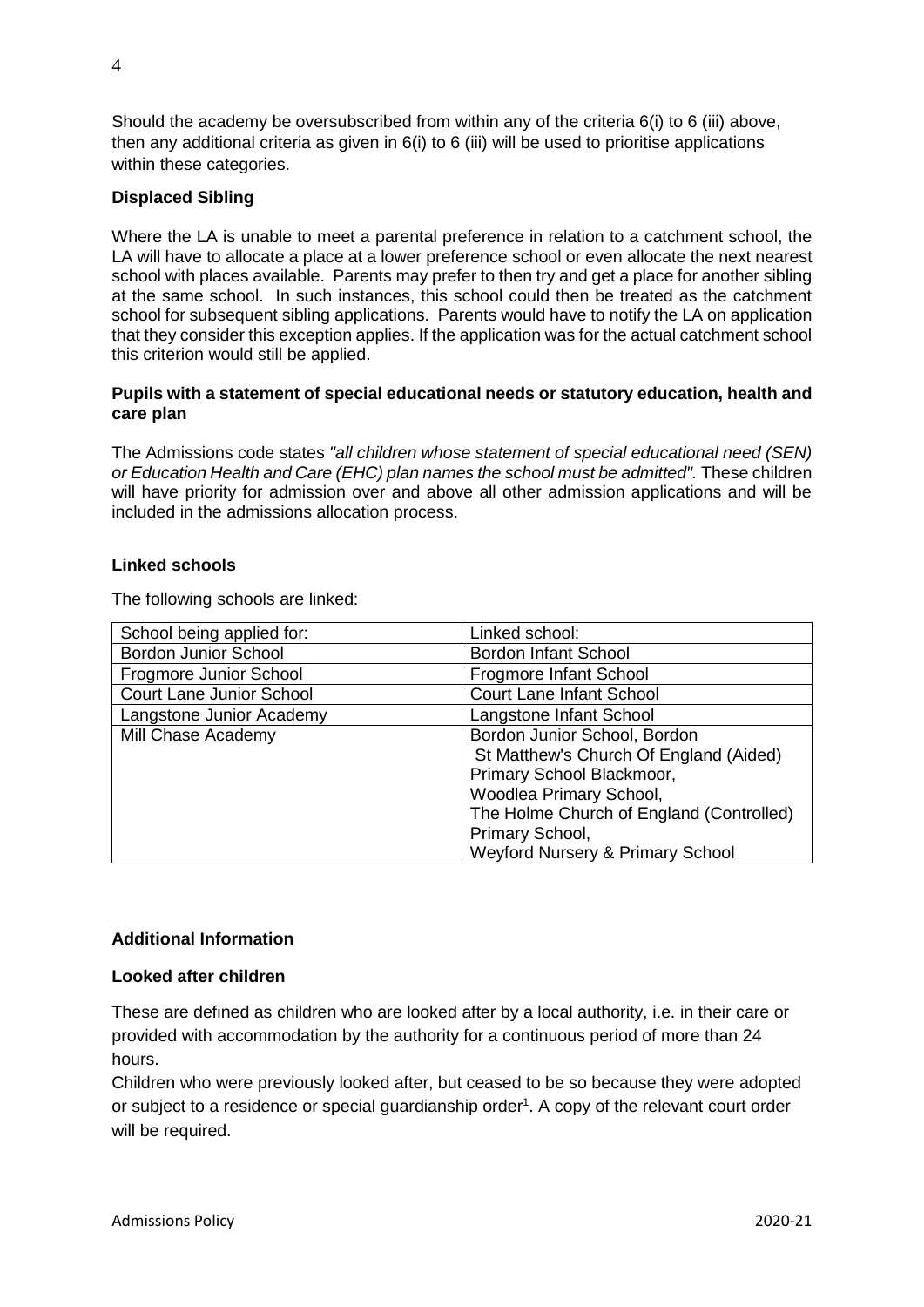*\*A child is considered as 'Looked After' as defined in section 22(1) of the Children Act 1989. A child is considered 'Adopted' as defined in section 46 of the Adoption and Children Act 2002. Residence order- as defined in section 8 of the Children Act 1989. Special guardianship order – as defined in section 14 a of the Children Act 1989* 

## **Medical, physical, psychological or social need**

Occasionally there will be a very small number of children for whom exceptional social or medical circumstances apply which will warrant a placement at a particular school. The exceptional social or medical circumstances might relate to either the child or the parent/carer. Supporting evidence from a professional is required such as a doctor and/or consultant for medical cases or a social worker, health visitor, housing officer, the police or probation officer for other social circumstances. This evidence must confirm the circumstances of the case and must set out why the child should attend a particular school and why no other school could meet the child's needs.

Providing evidence does not guarantee that a child will be given priority at a particular school and in each case a decision will be made based on the merits of the case and whether the evidence demonstrates that a placement should be made at one particular school above any other.

Common medical conditions and allergies can usually be supported in all mainstream schools, therefore priority under a school's exceptional medical criterion would not normally be given for these. Some mainstream schools have units attached which provide specialist provision for children with an education, health and care plan which names the school. The facilities in these units are not normally available to children in the mainstream school and as such priority under a school's exceptional social or medical criterion would not normally be agreed for a mainstream place on the basis of a specialist unit being attached to the school.

In addition, routine child minding arrangements would not normally be considered to be an exceptional social reason for placement at a particular school.

We reserve the right to refer medical evidence to our designated medical officer, where necessary, to assist us in making a decision about medical priority for a school place.

If your child or a family member has a significant medical, physical, psychological or social need that you would like taken into account when places are allocated, please tick the relevant box on the application form and attach supporting evidence to your form.

Failure to attach supporting evidence will delay the progress of your application and result in it not being considered under this criterion. It is your responsibility to provide the necessary evidence to support your application. All information given will be treated confidentially. If you are in any doubt about whether or not to include details, please contact the Admissions Service for further advice.

#### **Catchment Areas**

A catchment area is a geographical area defined by the Trust. The idea of having a catchment area is to give some priority for the admission of children living in the local area of the school. Please note: living in the catchment area does not guarantee a place at the school. Your catchment area is determined by your home address (the child's permanent residence).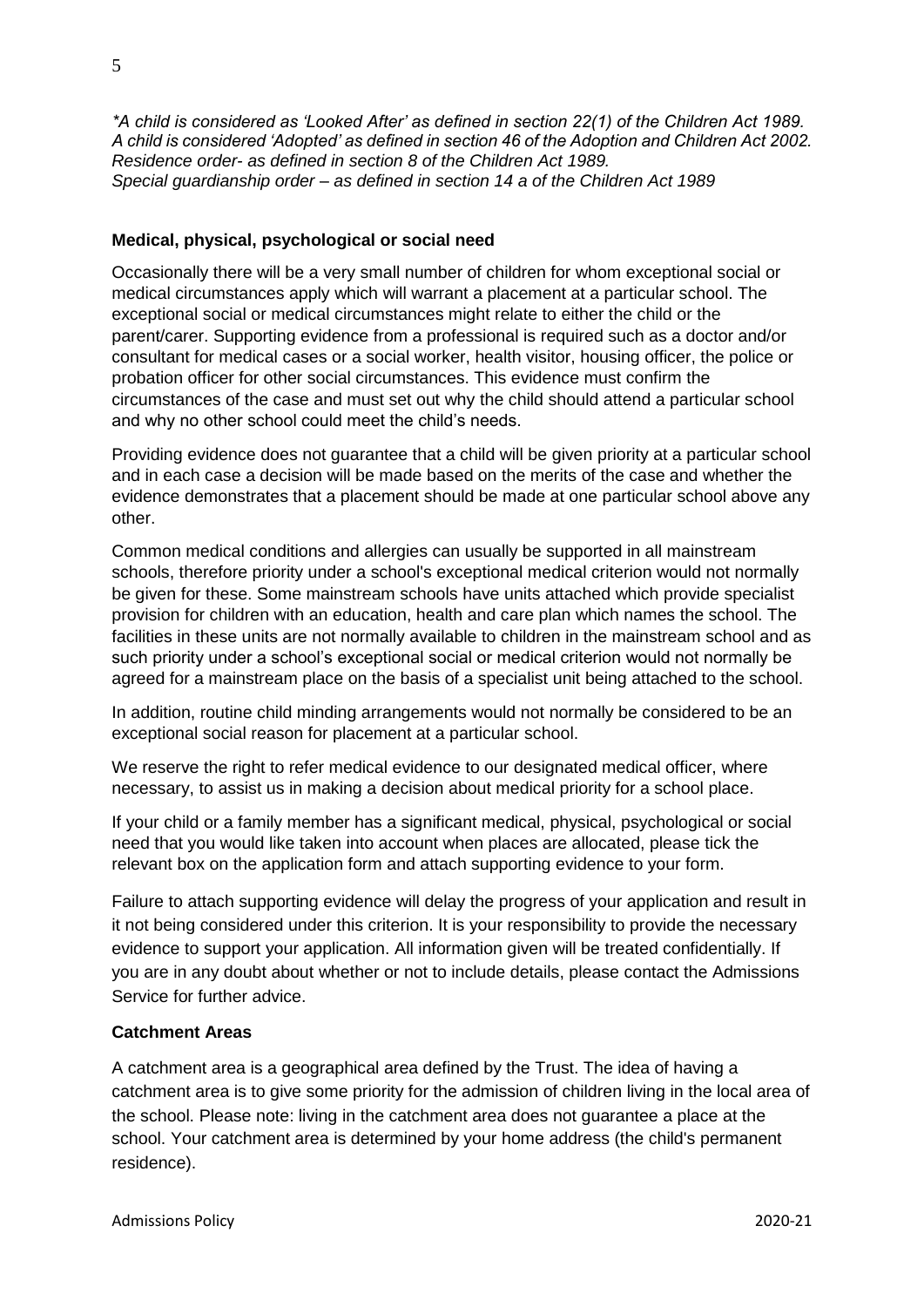You can find details of catchment areas at the following sites for:

## Portsmouth:

https://www.portsmouth.gov.uk/ext/schools/infant-junior-and-primary-schools-informationand-catchment-areas

## **Hampshire**

https://www.hants.gov.uk/aboutthecouncil/informationandstats/opendata/opendatasearch/sc hoolcatchment

## West Sussex

https://www.westsussex.gov.uk/education-children-and-families/schools-andcolleges/school-places/school-catchment-areas/

## **Sibling links**

A sibling link is defined as a child's brother or sister (living in the same household) already on roll and attending the school you have applied to or at an adjacent infant/junior school and who will still be attending the school the following academic year. This category includes step-brothers/step-sisters; adoptive/foster brothers/sisters living in the same household or children whose parents are married or cohabiting and live together within the same household. This does not include siblings who live in a different household. If you have twins, triplets, etc in the same household who are due to transfer into the same year group, please be aware that should the admission limit of a school be reached by admitting one child, your other child(ren) will be offered a place at the same school, with the exception of children who are not twins, triplets etc. being admitted to classes subject to infant class size regulations (YR, Y1 or Y2). Please note: a sibling link at the school does not guarantee admission to the school.

## **Staff and Children of Staff**

Staff' includes all those on the payroll of the school. 'Children of staff' refers to situations where the staff member is the natural parent, the legal guardian or a resident step parent.

## **Distance criterion**

Where it is necessary to prioritise applications the criterion will be prioritised based on the shortest distance from the child's home to school, measured in a straight line 'as the crow flies'. Distances will be measured using the council's Geographical Information System (GIS) department. The Local Land and Property Gazetteer (LLPG) unique property reference coordinates will be used to represent the school, whilst home co-ordinates will be primarily derived from the LLPG, with Ordnance Survey's ADDRESS-POINT® product used as support. Should there be two or more identical distances, the prioritisation will be done by casting lots. The Admissions Service will arrange for this to be carried out by the LA's Democratic Services who are independent of the school and the admissions process.